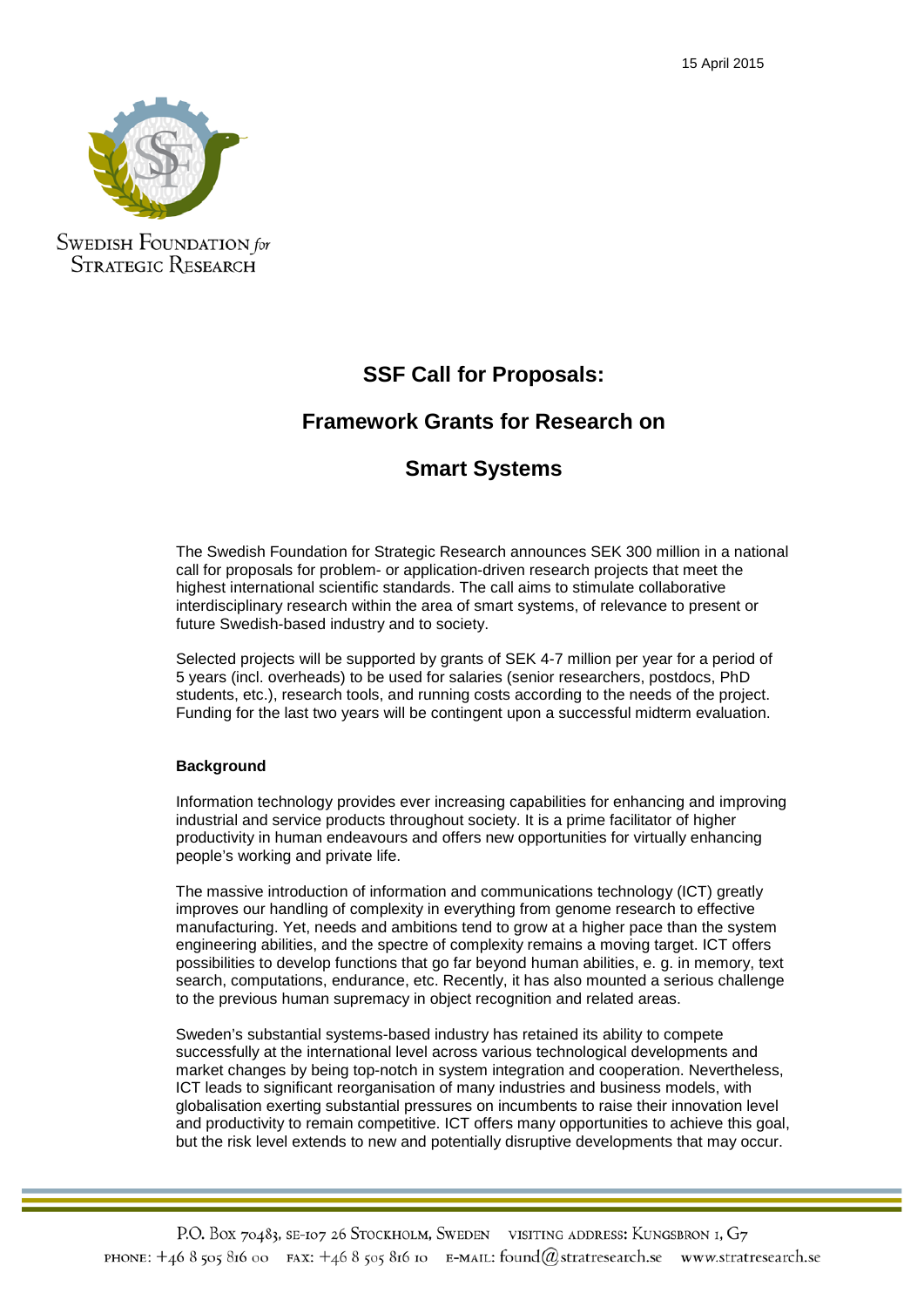Similar arguments pertain to EU research funding in these areas. In particular, this call presents a possible opportunity to participants in the Flagship Human Brain Project, which will run into the 2020's, to complement the EU funding for critical mass, if the project objectives overlap.

#### **Scope**

This call takes aim at the ICT's abilities to improve the designs and functionalities of existing kinds of technological system or to create entirely novel types. A system exhibiting smartness should be expected to analyse and communicate with its environments, respond to changes autonomously, and learn from its experience. It might blend into a human environment with its inner complexity largely hidden from users.

Smart systems may offer adaptive, predictive, and robust behaviours and capabilities even under hostile conditions. They could also provide compensation for uncertainty or variability in contexts, e.g., self-healing or add possibilities to augment human capabilities in settings from decision making to surgery. Safety and security can be features of a target system, while flexibility and upgradeability are normal parts of the specification. Other non-functional demands, such as reliability, cost or legacy requirements, can be crucial to applications.

Successful proposals should be developed from a system perspective, and include systems-oriented research and/or components-oriented research and development, disciplinary and methodological research, and efforts to push state-of-the-art technologies into concrete system-level demonstrators. The demonstrators shall offer smartness to support real systems in industrial settings or in other, more public, applications.

Research areas included in this call that are considered strategic for Sweden, alone or in combination, are:

#### • **Cyber Physical Systems**

Cyber-Physical Systems combine computing and physical entities, and span from small wearables to the Internet of Things. Embedded systems have been the prototypical building-blocks here, as well as for automation solutions. Combinations of embedded systems, the Internet of Things, autonomics, sensor and actuator networks provide smart functions in a multitude of products for, e. g., consumer and industrial, automotive, medical, commercial and military applications.

#### • **Integrated Systems**

This area concerns the construction of systems from several task-oriented subsystems resulting in higher functionality and improved performance. New modi operandi have emerged following recent technology advancements, allowing devices to utilise, e. g., cloud computing and mobile platforms in complex information environments.

#### • **Systems of Systems**

Complexity and cooperation are ultimate challenges, and robust cooperation and coordination between systems of humans and computing devices is crucial for progress in many important applications. Communications, service provisioning, functional safety and security are important issues in those complex environments. Solutions must attain high robustness and trustworthiness, and will have designs to successfully accommodate further technological development for extended periods of time.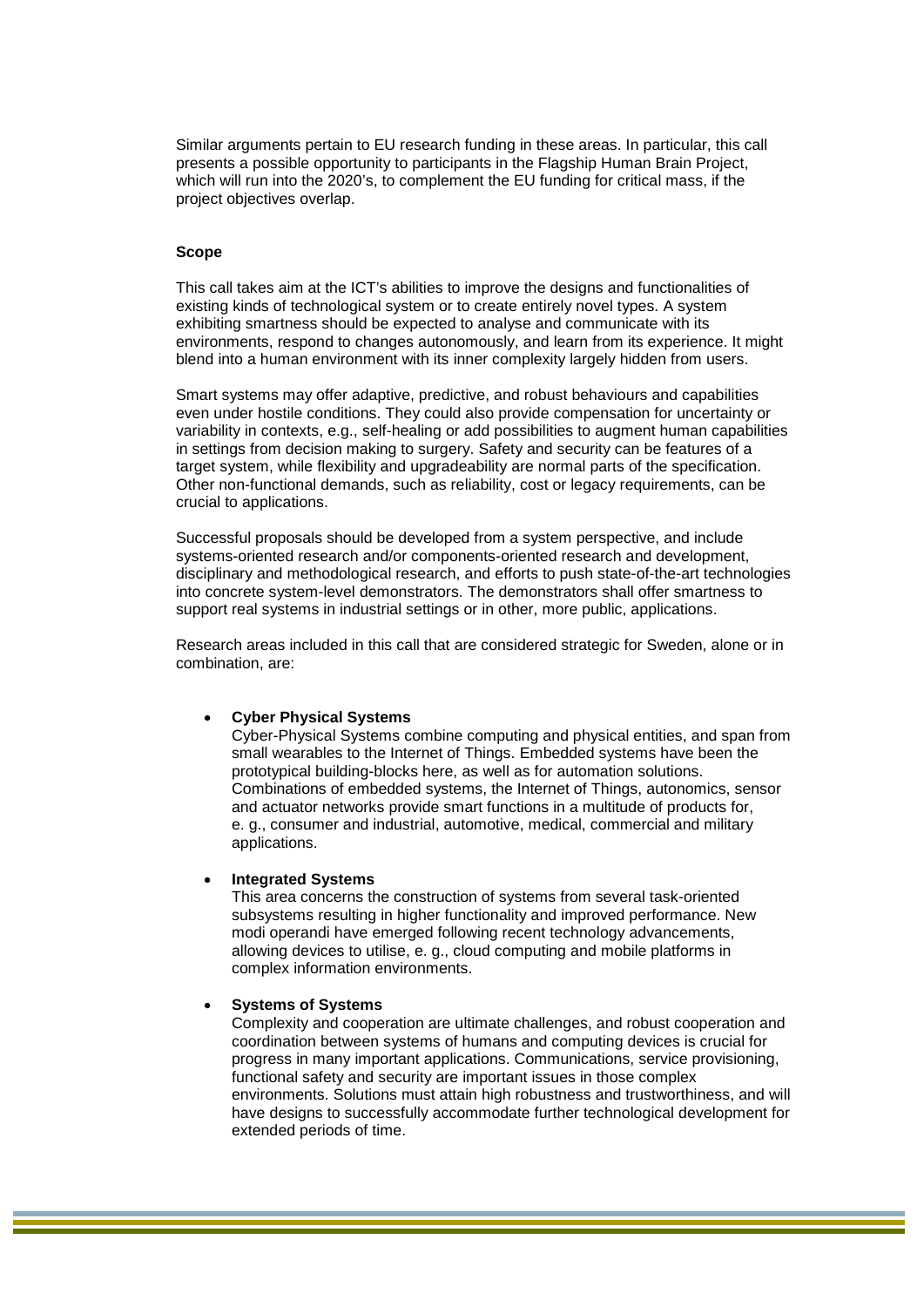### • **Automation**

Labour-substituting automation of mechanical work has been a primary productivity driver in the industrial revolution. The smart use of IT widens the scope beyond the factory floor to include product life-cycles, just-in-time organisation, etc. New frontiers are opening, like automation of decisionprocedures or design automation.

### • **Autonomous systems**

Autonomous systems provide an increasing degree of unsupervised action, as in unmanned or connected vehicles, goods tracking, smart metering, and can also consist of robots that can act independently. They typically require communication systems, in particular wireless and energy-efficient ones, with ultra-short delay times. Autonomous mobility, sensing, and exteroception combined with cognition will have high impact on applications and completely autonomous systems may be within reach. Machine learning and systems architectures can provide the capability of performing humanoid tasks, including sophisticated interaction with the contexts, physical environments and with humans.

#### • **Artificial Intelligence-Based Information Systems**

Machine intelligence can be an integral part of a smart system, such as a smart agent. More refined perception of the environment and more precise action based on the gathered information is central to AI-research. Cognitive companions and other approaches can support more elaborate, as well as more intuitive, co-operation between computer systems and humans.

## **Prioritised working methods**

Projects should be based on a clear systems perspective and, with milestones/stage goals that can be evaluated, integrate the following aspects:

1. The project should result in a concrete demonstrator, which may be physical with software components or virtual in the form of functioning complex software

- 2. The project should include systems‐oriented research and/or components
- 3. Disciplinary and methodological research should also be included

The interaction between these three components is illustrated in the following figure:

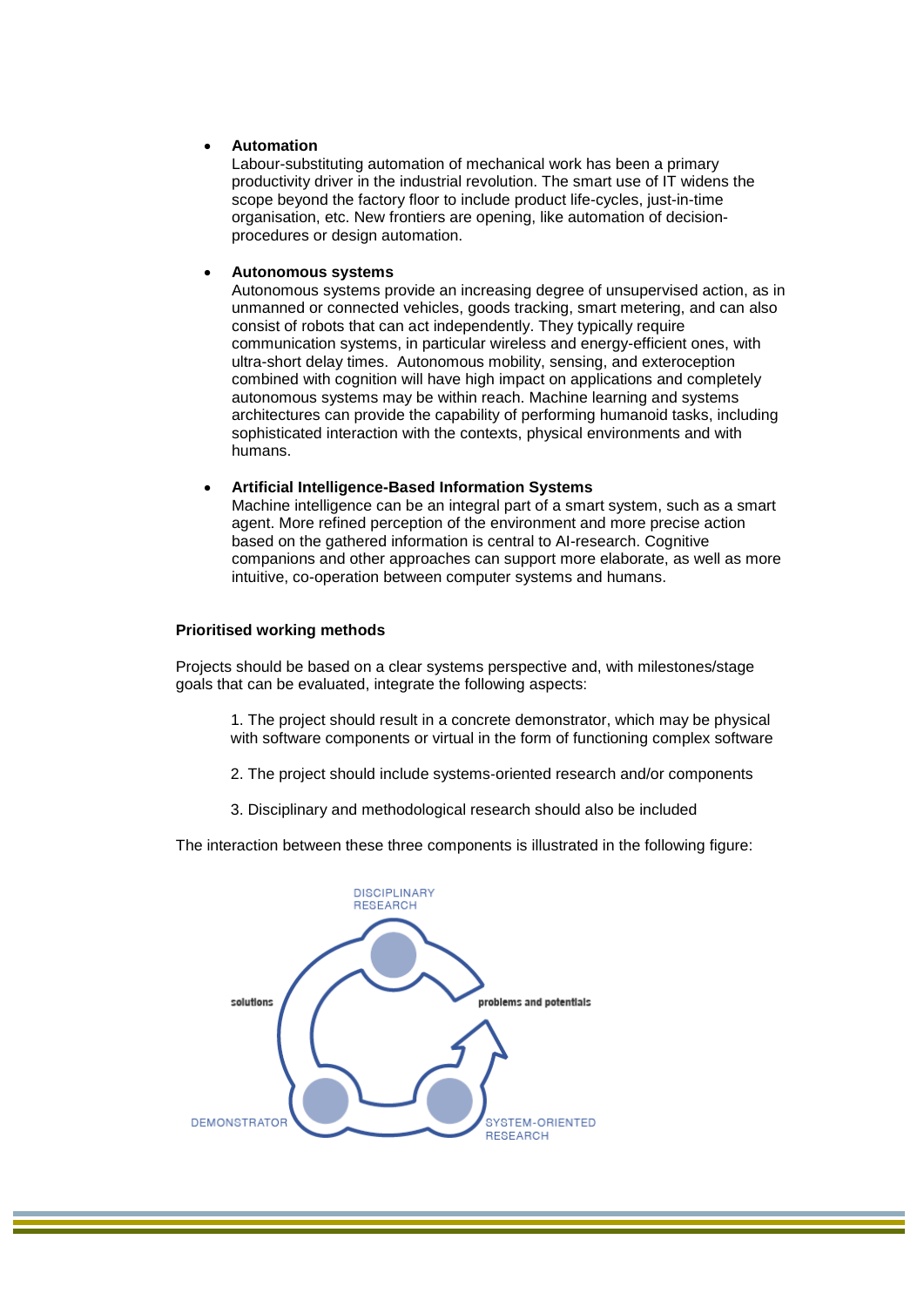The demonstrator should be designed from a systems perspective, and concrete problems for disciplinary research should be identified from the demonstrator concept. Solutions derived from disciplinary research should then be integrated in the demonstrator, which will ensure that every stage of the project contains aspects of the complexity and integration issues. At the same time, the feedback of information can be utilised in coming iterations. Collaboration between the project participants and stakeholders will be indispensable.

#### **Eligibility**

All projects should be based on a credible collaboration between, typically, two to four applicants with different kinds of relevant complementary scientific expertise, from one or different research group(s) - not necessarily co-localised. All applicants should take active part in the project and their activities should be at least partly financed by the project budget.

The proposal must be submitted by a main applicant who is a prominent researcher prepared to assume responsibility for the project during the entire grant period. The applicant must be employed by a Swedish university, university college, university hospital, or by a public or private non-profit research institute. At least one of the applicants must be employed by a university or university college.

Project participation from industry, public authorities or other relevant organisations will be considered a merit. However, such participants must not be funded by the SSF grant but may participate on their own budget. The same goes for international scientists working outside Sweden unless the project plan itself includes, e.g., visits by foreignbased scientists to an applicant working in Sweden.

The proposal budget should be in the interval of SEK 4 to 7 million per year for five years. A maximum of 25% of the grant may be used for salary for the main applicant and/or the co-applicants, but only to cover up to a maximum of 25% of the salary of each applicant.

Please note:

- each applicant is allowed to be represented in one application as a main applicant.
- each applicant is allowed to be represented in one application as a co-applicant.

Applications not conforming to these conditions will not be considered. It is the responsibility of the main applicant to inform all the co-applicants and to check the proposal for compliance with the rules before submission.

#### **Proposal and submission**

A complete application must contain, among other data specified in the portal, a full description of the research plan and full details of the relevant expertise of the participating groups. It should contain a clear account of the strategic significance of the research, including a vision of utilisation/exploitation of the results in Sweden during the project's lifetime and/or up to 10 years after completion of the project.

Each proposal shall clearly describe the state of the art within the area(s) addressed. It is also important for the proposal to give a clear picture of the resources available and to demonstrate that the proposed constellation of research groups will be effective in view of its objectives.

A Letter of Intent from the Head of the main applicant's department is compulsory.